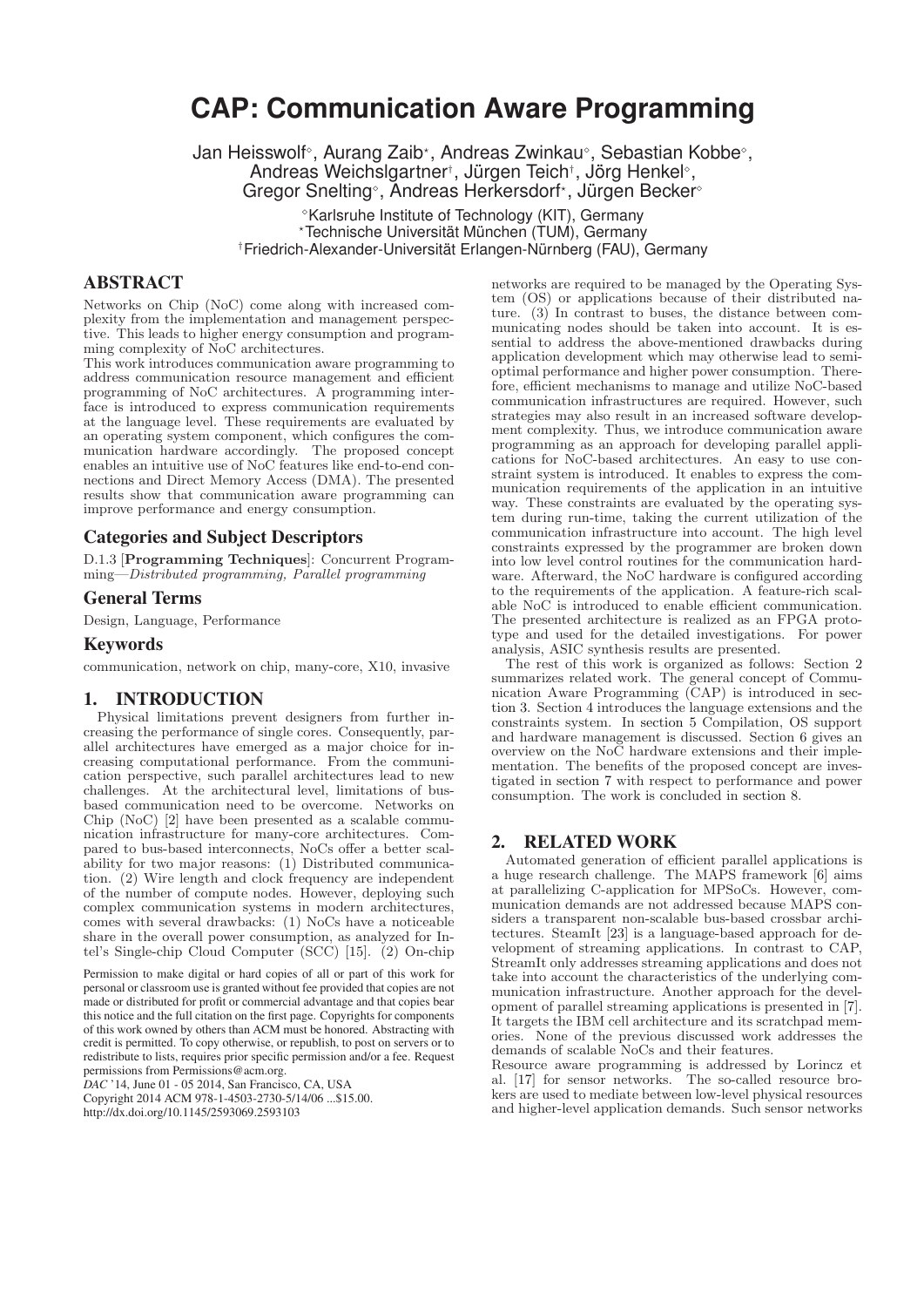have a fundamentally different architecture and thus different communication requirements as compared to a generalpurpose tiled many-core NoC architecture, addressed by our approach. Invasive computing [22] proposes a novel computing paradigm, which supports resource aware programming from application [21] as well as architecture perspective [14]. Along with these ideas this work focuses on communication resources in the context of resource aware programming and also addresses its realization for a NoC-based architecture.

# 3. CONCEPT

The concept of communication aware programming addresses Non-Uniform Memory Access (NUMA) architectures, such as Intel's SCC [15] or Tilera's architectures [1]. A schematic representation of a tiled NoC-based NUMA architecture is shown in Figure 1(a). It consists of processing tiles and memory tiles. The memory tiles enable access to offchip memory (e.g. DDR memory). The internal structure of a processing tile is shown in Figure 1(b). Hardware managed uniform caches with intra-tile coherency are used to hide memory access latencies. An addressable single cycle SRAM-based tile local memory or scratchpad enables computation with a low memory latency for a limited data set size. The Network Adapter (NA) connects the tile internal bus via the L2-cache to the NoC. The NoC enables communication between tiles, access of external memories and peripherals. The memory is arranged as a Partitioned Global Address Space (PGAS). PGAS is realized through address look-ups performed by the network adapter. Each memory within the architecture can be addressed from each node. Therefore, L2-cache misses result in transparent cache-line fetching supported by the NoC. However, the concept is not restricted to the shown mesh topology.



**Figure 1: (a) Tiled architecture with multi-core tiles connected via a mesh-based NoC. (b) Each compute tile has 4 cores, a local memory and caches.**

# 3.1 Spatial data locality

For efficient programming of NoC-based NUMA architectures, the programmer has to be aware of data locality and access latencies. In general, the most frequently used program data should be located as close as possible to the processing element because of the following reasons: (1) The application performance suffers from increased latency when accessing distant data. (2) The utilization of a NoC-based communication infrastructure increases linearly with the distance. (3) The dynamic power consumption for data access is almost proportional to its distance. Caching can solve the spatial data locality problem for small data sets which are

used exclusively. However, if a parallel program needs to exchange data between tiles or if the data set is to large for the cache, efficient inter-tile communication is required. A tile local memory, as shown in Figure 1(b), can be used to explicitly store data close to the processor. However, the limited size of this memory demands its efficient utilization. It could be used in an efficient manner, if its management is handled by the application developer itself. He has the exclusive knowledge about the most recently used data. However, user driven memory handling complicates the application development. Therefore, a tradeoff between efficiency at the language level and the communication awareness is required. An efficient prefetching methodology at the language level is applied to handle this trade-off (see section 4). It enables to cache frequently used data in the tile, reducing the number of tile external memory accesses.

## 3.2 Hints and constraints

For communication aware programming, the application developer provides his knowledge about the communication of the application to the OS. The OS in turn manages the underlying architecture to fulfill the application requirements by taking into account the current architecture utilization. The hints provided by the application developer can be used by the OS for task mapping and for allocating communication resources. Therefore, the hardware is required to support the resource allocation at the granularity of applications. The definition, run-time evaluation and hardware configuration based on communication constraints are detailed later.

# 4. PROGRAMING LANGUAGE

X10 [19] is a programming language which brings modern features to the field of scientific computing by addressing parallelization from the start of the application development. This includes well-known advantages like type safety, system modularity, partitioned global address space, generic programming, and integrated concurrency. In addition, X10 also includes promising new features like dependent types and transactional memory (via **atomic** and **when**). Since this feature set is not available in other languages, e.g.  $C++$ , we have used X10 as a programming language to realize resource aware applications in our framework. The concurrency and parallelism semantics of X10 are defined in terms of activities, which are lightweight threads. The activities can run in parallel on different processing cores and can not be preempted by the OS.

## 4.1 Invade, Infect, Retreat & Claims

Invasive computing [21] addresses resource awareness with respect to computation resources. The idea of invasive programming is taken as a basis to realize CAP. A simple invasive program is shown in Figure 2. The concept of allocating, utilizing and releasing resources is known from memory allocation. Invasive computing generalizes the concept to invade, infect and retreat under specific resource constraints.

Constraints for invasion form a hierarchy [25], which are applied to realize complex applications [5]. Communicationspecific constraints are an extension to the existing set of constraints. Applications can specify a need for throughput or latency with respect to global shared memory, peer activities, or parent activity, as detailed later.

#### 4.2 Prefetching

For execution of applications like matrix multiplication or image processing, where the data is too big for the tile local memory, blocks of data should be cached instead. Those blocks should be prefetched in parallel to the execution. This can be done efficiently by using a DMA unit (see section 6.2).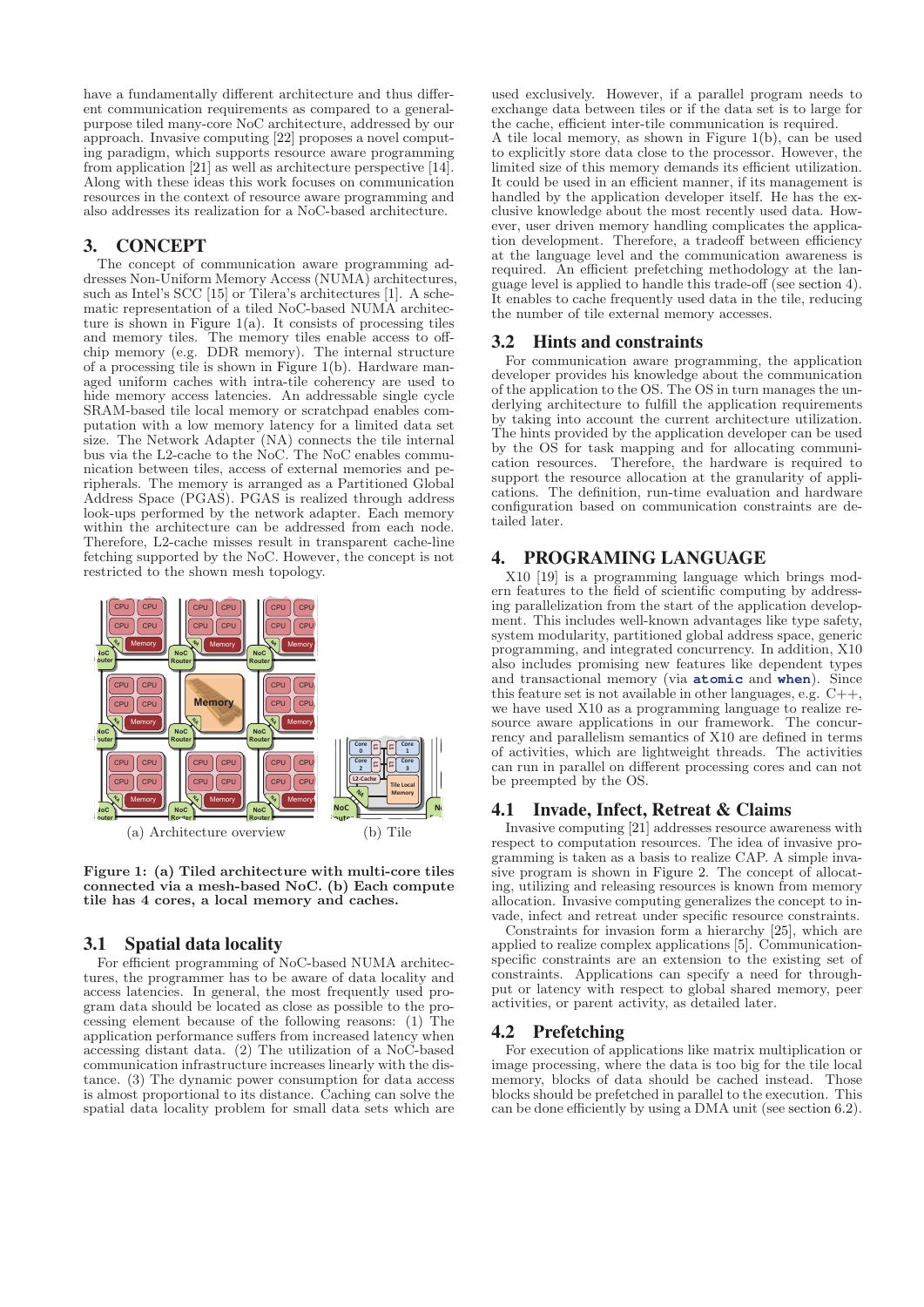```
1 val ilet = (id:IncarinationID) => {<br>2 do something(id) :
       do_something(id);
3 };
4 claim = Claim.invade(constraints)
5 claim.infect(ilet)
6 claim.retreat()
```
**Figure 2: The basic idea of invasive programming: The ilet function provides an action to perform in parallel on all allocated processing elements; Invade allocates resources under specific constraints keeping in view with other concurrent applications; Infect uses those resources by letting ilets (basically compute kernels) run; Retreat releases allocated resources.**

First, the amount of tile local memory must be specified using the LocalMemory constraint. While memory in X10 is managed by a garbage collector, there are explicit alloc and free methods for tile local memory to provide the application full freedom for cache management. An example is given in Figure 3.

```
1 val loc = TileLocalMemory.alloc(int](cs);<br>2 val offset = id.ordinal * cs;
2 val offset = id.ordinal * cs;
3 val future = data.fetch(offset, loc);
4 ... // do something else, while the data is
       copied into tile local memory

6 assert loc == loc2;
7 ... // use the tile local data in 'loc'
```
**Figure 3: The code example is showing the prefetching in X10. For the programmer, the future concept is used to model the background activity of the DMA transfer. The force call synchronizes and waits for the transfer to finish.**

#### 4.3 Example

As an example, we have considered a Picture in Picture (PIP) task graph [3] as shown in Figure 4. The communication bandwidth requirements in this example are known. Invasion of one edge and one node of such a graph is shown in Figure 5 for  $C_0$ . In this way, arbitrary tree-form task graphs with arbitrary bandwidth requirements can be constructed.



**Figure 4: Picture in Picture (PIP) task graph with varying bandwidth requirements.**

In order to describe all forms of task-graphs, a more flexible representation in the programming language is needed. A very intuitive way to describe such a graph is to create a Node object for every task with constraints concerning the processing element (e.g. PEType, PEQuantity) and define the communication connections to its successors with the corresponding bandwidth requirements. A task graph of the PIP application is shown in Figure 6 as a constrained X10 representation. We have used PIP and other more complex applications for our evaluations which are presented later in this paper.

1 **val** claim = Claim.invade( $\frac{1}{2}$  **new** PEQuantity(1) & **new** PEQuantity(1) <sup>3</sup> **new** Type(PEType.RISC) && <sup>4</sup> **new** ThroughputToMaster(128) <sup>5</sup> )

**Figure 5: The code example shows the invasion of RISC processing element with a throughput of 128 Mb/s to its master, which triggered the invasion.**

```
1 val inp_mem = new Node("inp_mem")
 \overline{\mathbf{r}} val hs = new Node("vs");
 3 val vs = new Node("vs");
 4 val jug1 = new Node("jug1");
 5 val inp_mem2 = new Node("inp_mem2")
 6 val jug2 = new Node("jug2");
 7 val mem = new Node("mem");
 8 val op_disp = new Node("op_disp");<br>a inp mem.connect(hs. 128):
  inp_mem.connect(hs, 128);
10 hs.connect(vs, 64);
11 vs.connect(jug1, 64);
12 jug1.connect(mem, 64);
13 inp_mem.connect(inp_mem2, 64);
14 inp_mem2.connect(jug2, 64);
15 jug2.connect(mem, 64);
16 mem.connect(op_disp, 64);
```
**Figure 6: The code representing the task graph of Figure 4 in X10. It can be converted to a series of invade calls like in Figure 5.**

#### 5. RUN-TIME AND OPERATING SYSTEM

The adaptations of the language and the hardware, require support from the intermediate layers as well. We have added an additional backend [4] to the X10 compiler and adapted the run-time system according to language requirements and operating system capabilities. In the context of CAP, the compiler and run-time system pass on the constraints from the application to the OS. The X10 at construct is the standard communication primitive and is implemented via OS mechanisms which exploit NoC features.

Inside the operating system, an agent-based resource management is introduced. Each application is represented by an agent. This approach distributes the resource management overhead over the entire system to achieve the scalability required for future many-core architectures, as investigated in [16]. Basic OS functionality is provided by OctoPOS [18]. The application uses the afore-mentioned language features (i.e. constraints, local memory allocation and the invade function call) to inform its agents about its resource requirements. The agent is then responsible for allocating resources, i.e. assembling a hardware claim that fulfills the constraints specified by the application. The allocation of resources and the mapping of tasks to resources themselves are complex operations, which are performed iteratively. However, the agents consider characteristic properties of the applications while allocating resources. The agents pessimistically aim at allocating more resources than necessary for successful mapping of the task graph. This strategy avoids multiple iterations. The required communication bandwidth are considered and can be obtained from the constraints provided by the application developer at the language level. The agents use locally available resource status information to perform the resource allocation. This information consists of the available resources obtained from other agents (e.g. resources that are currently allocated by another application but not used or actually idle resources) and the suitability of resources obtained from monitoring information (e.g. NoC link monitoring) to evaluate the use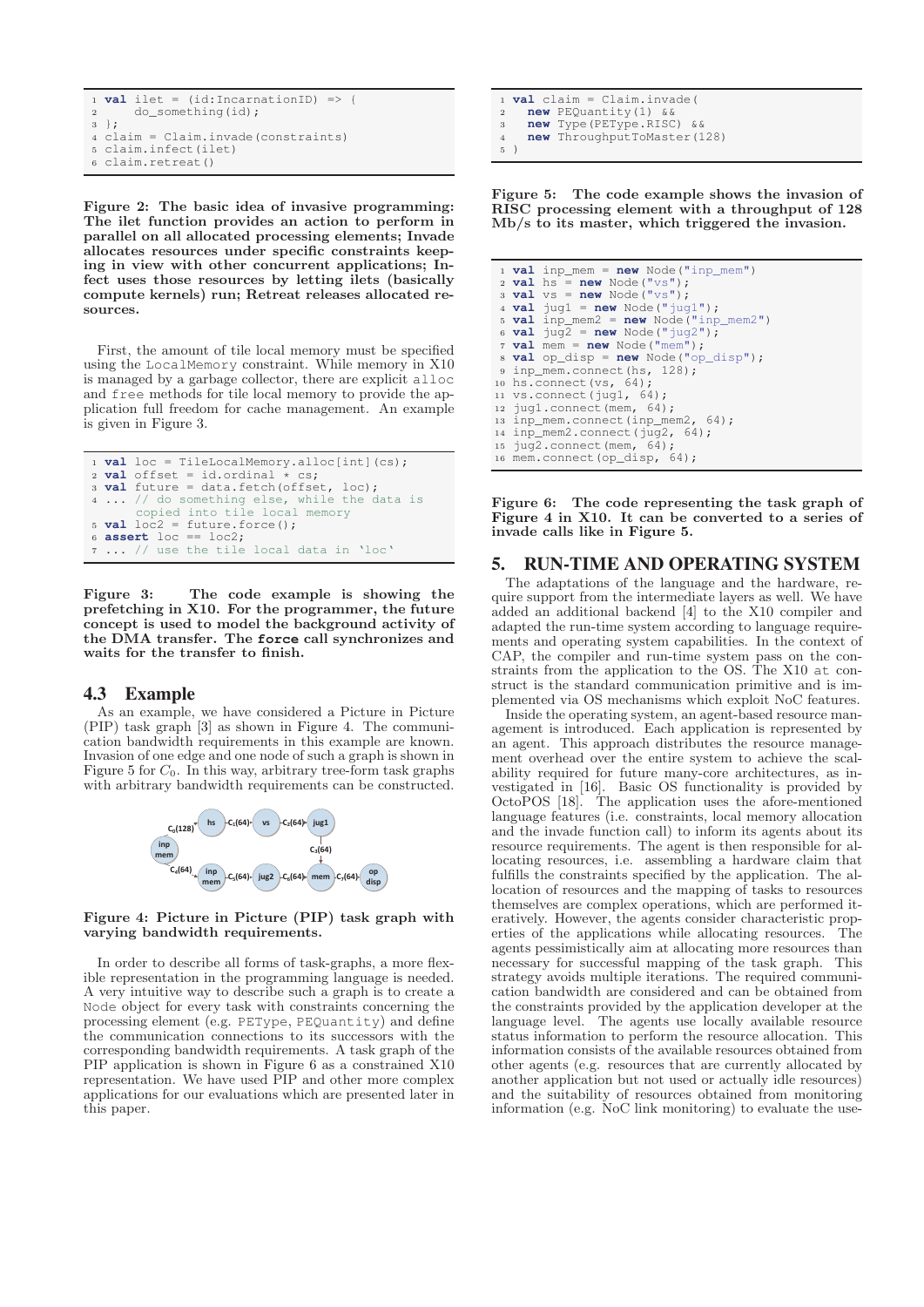fulness of resources for the invading application, as detailed in [13]. Once enough resources have been allocated, an actual mapping of the task graph (obtained from the constraints) to the allocated resources is performed using the heuristics presented in [20]. In this step, the guaranteed service connections of the NoC (see section 6.1) are set up for the application to be mapped and the detailed communication constraints are realized. If it is not possible to map the tasks to the allocated resources, the agent has to allocate additional resources. Once the task graph has been successfully mapped, the idle cores among the allocated resources are released and the claim is returned to the application. Figure 7 summarizes the OS flow.



**Figure 7: Flowchart representing the iterative allocation and mapping process**

The agents use the system messages provided by the NoC to communicate and collect information (see section 6.3). The individual actions of the agents are executed in the interrupt handler which is triggered on arrival of such a system message by the NoC. This mechanism allows the agents to virtually execute in parallel to the application running on the computational resources and reduces the latency introduced by the distributed architecture.

#### 6. COMMUNICATION HARDWARE

A wormhole packet switching meshed network with virtual channels  $(\overline{VC})$  [8] is used as a basis. Each physical link is shared between a predefined number of virtual channels. Distributed XY routing is used to ensure scalability. A similar NoC is realized in Intel's Single-chip Cloud Computer [15] for inter-tile and main memory communication. It is used later as a reference. However, different features have to be introduced in the NoC to support CAP as detailed now.

#### 6.1 Resource allocation

One major principle of CAP is the exclusive communication resource allocation for an application. This resource allocation can be enabled by end-to-end connections which allocate virtual channels exclusively. These connections enable hard guarantees and are thus called Guaranteed Service (GS) connections. In the past, GS connections have been mainly used to enable hard guarantees for real-time or safety critical applications. In the context of CAP, such end-to-end connections are used to improve performance and reduce communication overhead on behalf of the application programmer. The proposed NoC realizes a fully decentralized and scalable resource allocation scheme as detailed in [11]. All virtual channels can be either used by Best Effort (BE) communication or GS end-to-end connections. Best effort communication is done in form of packets, each containing a header, (several) body and a tail flit. To establish end-toend connections, a header flit is injected in the start which allocates a virtual channel at each link. After connection setup, body flits are used for communication. A tail flit is used to release the resources allocated by the end-to-end

connections. OS triggers an end-to-end connection setup by configuring the memory mapped registers inside the network adapter. If a connection between two tiles exist, it is used transparently by the NA (e.g. access of tile-external memories in case of cache misses). More details about this communication concept are given in [10] and [11].

Figure 8 illustrates a data transmission example. Transmission 1 shows an end-to-end connection setup using a header flit. An established connection between two tiles is shown by transmission 2. Due to the flexible and distributed virtual channel allocation scheme, different VCs are allocated at different links for transmission 2. Transmission 3 represents a BE packet. BE transmissions allocate communication resources (virtual channels) only for a short time duration.



**Figure 8: Example of BE- and GS data transmissions within the NoC.**

#### 6.2 Data prefetching

Besides communication resource allocation, the CAP concept exploits spatial data locality controlled at the language level by an advanced data prefetching methodology. It enables explicit control of the fast tile local memory by applications.

To move data between different memories of the architecture, hardware support is incorporated. Therefore, a DMA unit is realized in the network adapter of each tile. It can be configured via memory mapped registers. The DMA support improves the performance by offloading the processing elements from the data transfer overhead. A DMA unit is restricted to only push data from the local memory of the tile to a remote memory location. Pull DMAs are emulated by the OS using push DMA. The benefits of hardware supported DMA transfers are investigated in section 7.2.

#### 6.3 Additional hardware features

Two additional extensions of the NoC hardware are realized to support CAP. System messages are implemented for fast OS-internal communication. A system message is initiated by writing to memory mapped registers of the network adapter. At the receiving tile an interrupt is triggered on arrival of a system message payload. This enables low latency OS communication.

The second extension of the NoC for system software are hardware communication monitors. These monitors observe the communication for a given time period. The current implementation comprises monitors for the link utilization and the virtual channel utilization, as detailed in [13]. The data can be accessed and collected efficiently using NoC hardware support [12]. The OS takes these monitoring information into account during resource allocation and mapping phase.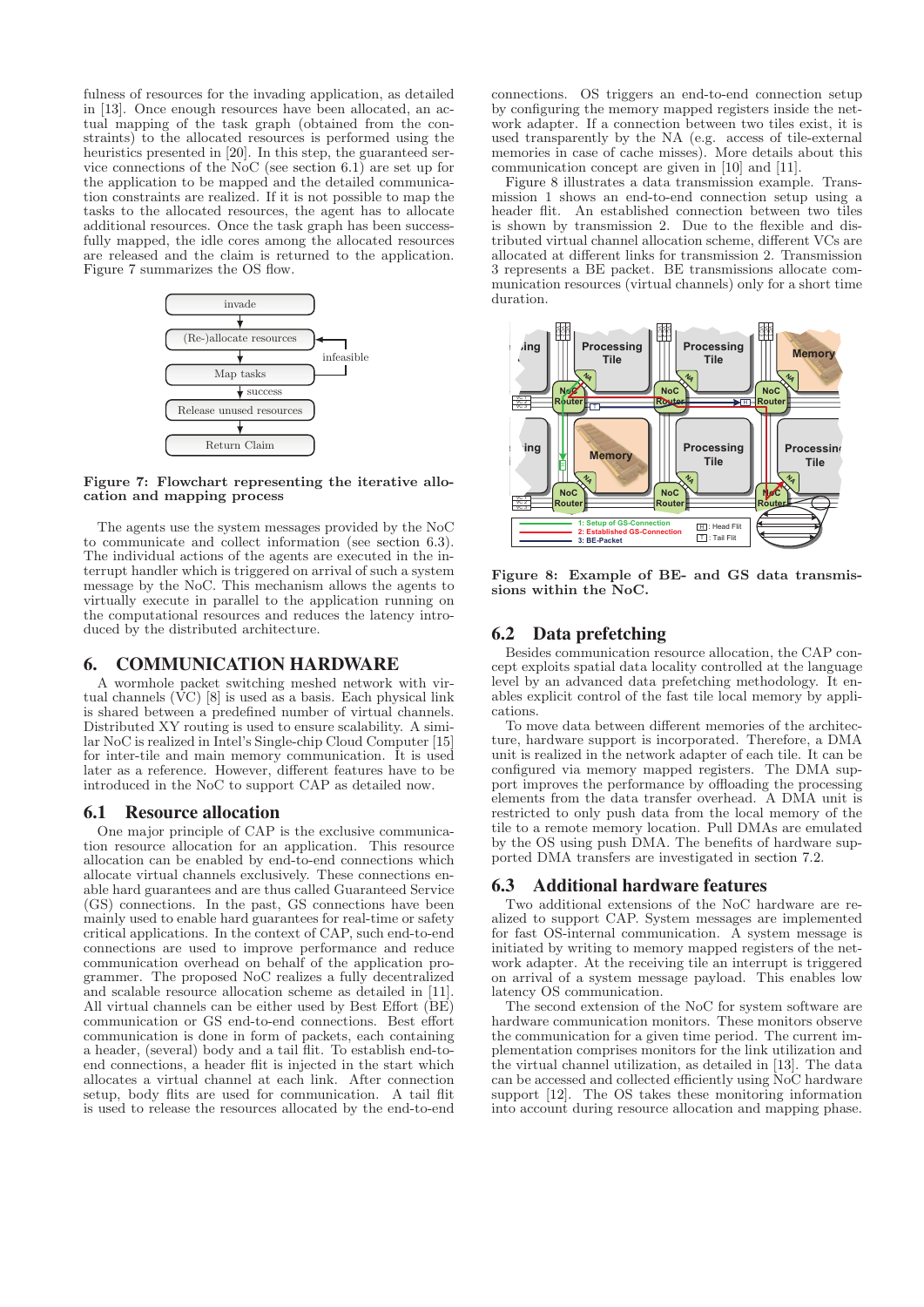

**Figure 9: Communication bandwidth, latency and power consumption for six parallel multimedia applications with CAP and without (***Reference***).**

#### 7. RESULTS

The goal of communication aware programming is to increase the performance and efficiency of parallel applications by improving their communication. Therefore, the impact of communication resource allocation and data prefetching is investigated in the following.

#### 7.1 Simulation

A cycle accurate SystemC model of the NoC, presented in section 6 is used. The instantiated meshed NoC has a size of 10x10 nodes and uses distributed XY routing. The routers have a four stage pipeline. Header flits traverse all of the stages, whereas body and tail flits take only two of the stages. This behavior reflects the real hardware implementation used for our FPGA prototype. Abstracted behavioral models of processing cores and applications are used for traffic generation. The communication constraints, discussed in section 4, and the constraint evaluation and mapping performed by the OS (see section 5) are modeled abstract in the SystemC simulation framework. The used task graphs are constrained according to their communication behavior. The mapping decisions and resource allocation are based on the constraints using nearest neighbor mapping [20]. For the following investigations communication graphs of different multimedia applications are used: Video Object Plan Decoding (VOPD, 12 cores), MPEG4 video decoding (14 cores), Picture-In-Picture (PIP, 8 cores), and Multi-Windows Display (MWD, 14 cores), presented in [3], as well as a H.264  $\overrightarrow{CAVLC}$  encoder (H.264, 16 cores) and a Multimedia System (MMS, 25 cores), provided by NoCTweak [24]. The reference used in the following is a BE packet switching NoC with VCs, very similar to the one realized in the Intel Single-chip Cloud Computer [15].

Figure 9(a) shows the bandwidth required for communication while executing the different applications. All results are relative to the reference. Compared to this reference, the communication bandwidth can be reduced between 9.8% for the MPEG decoder and 15.4% for the H.264 encoder. This reduction is due to a reduced gross data rate resulting from end-to-end connections. Figure 9(b) shows the communication latency of the applications under different load situations. To generate additional load, uniform random traffic is injected by the nodes of the architecture that are not used by the investigated application. The results show that CAP can reduce the data transmission latency by 29% to 64%. On average delay can be reduced by 47% compared to the reference. The reason for this significant improvement is the pre-allocation of communication resources. This pre-allocation enables low latency communication since routing and VC allocation is performed in advance to data transmission (two router pipeline stages are skipped). The SystemVerilog hardware implementation used for the FPGA prototype is now taken to estimate the power consumption.

An ASIC synthesis of the NoC was performed using a TSMC 45 nm general purpose standard cell library (tcbn45gsbwpwc) with worst case operating conditions. For power estimation, the toggle rates were derived from netlist simulation under application specific NoC load. The power consumption of an idle router  $(P_{idle})$  is 7.94 mW.  $P_{data} = P_{total} - P_{idle}$  is used in the following. Figure 9(c) shows the estimated power consumption for data transmission over the NoC while executing the investigated applications. The results show that communication aware programming can reduce the power consumption for communication significantly. For the H.264 encoder, PIP and MWD more than 50% of the power which is directly related to data transmissions  $(P_{data})$  can be saved. This significant reduction of the power consumption has two reasons: (1) Due to the previous resource allocation, enabled by end-to-end connections, data transmission is simplified because routing and virtual channel allocation are only performed once while connection setup. (2) The protocol overhead of end-to-end connections is reduced and thus the gross data rate is decreased.

#### 7.2 Prototype

In addition to the simulation results, an FPGA-prototype of the architecture presented in section 3 was realized. The prototype has four processing tiles with one Leon3 RISC core [9] per tile due to the limited amount of resources available on the used ML605 FPGA board. The tiles memory hierarchy is same as shown in Figure 1(b). Each tile has a tile local memory of 256 kB, 512 byte L1 data- and instruction cache and a 4 kB L2 cache. One of the four tiles has a DDR3 memory attached to its internal bus. The DDR memory is accessible from the other tiles via the NoC.

A parallel version of an integer matrix multiplication was used to investigate the impact of CAP mechanisms on the hardware prototype with respect to execution time of the application, NoC-utilization and NoC power consumption. The results are given in Figure 10. Five different variants of the matrix multiplication were investigated: Two versions use BE communication, the other three versions use communication resource allocation by GS end-to-end connections. Each communication variant is investigated as DDR, where the source matrices are located in the main memory and PF, where the required parts of the source matrices are prefetched from the DDR to the tile local memory according to CAP principles. The GS\_DMA variant performs prefetching by the use of the hardware DMA unit located inside the NA. The use of DMA is only investigated in combination with end-to-end connections due to hardware requirements. The BE DDR variant is used as a reference. It does not use any CAP mechanism and could be realized on other architectures, such as the Intel SCC [15].

Figure 10(a) compares the speedup of the different variants relative to a single core variant. The results show that